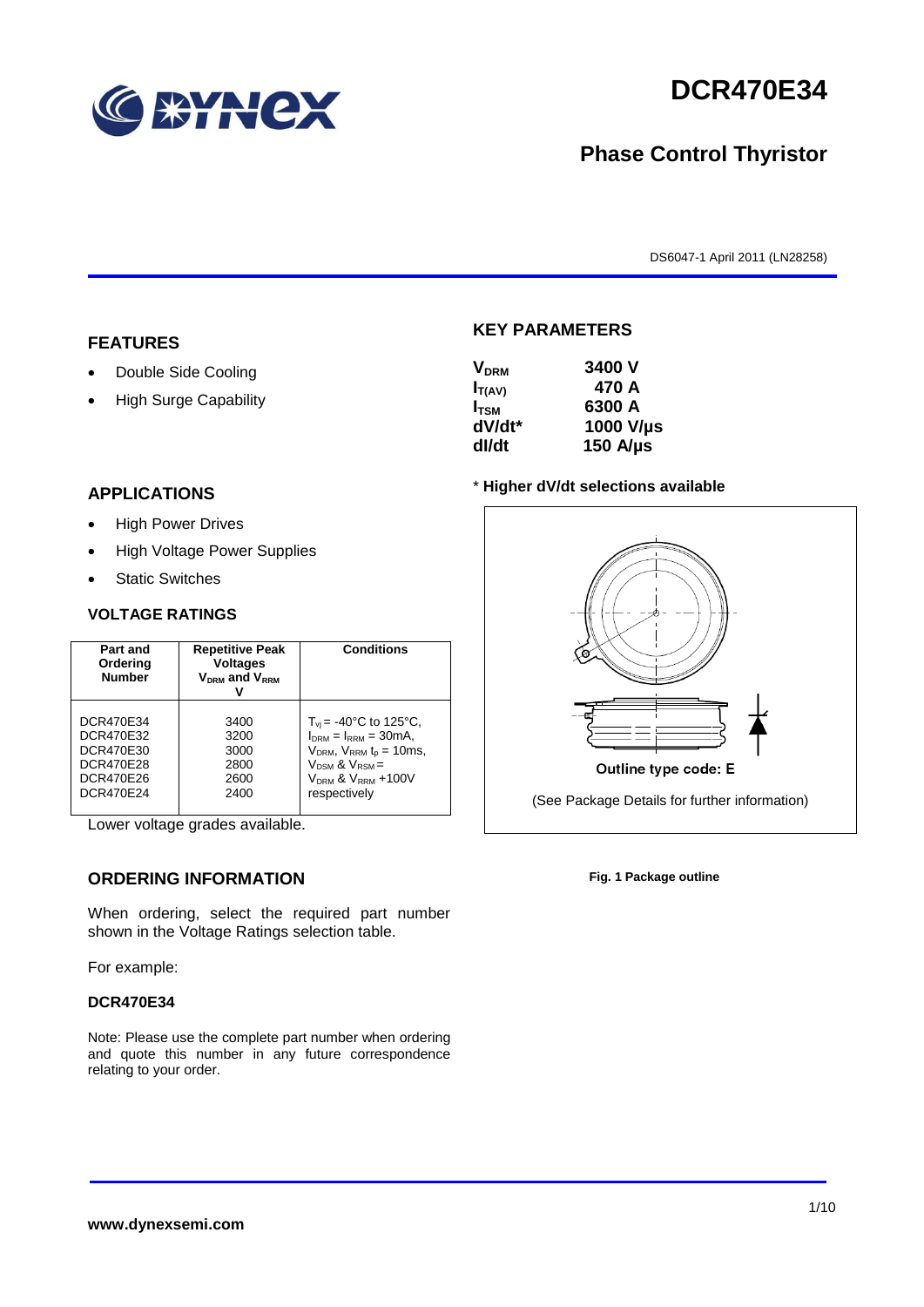

#### **CURRENT RATINGS**

**Tcase = 60°C unless stated otherwise**

| Symbol       | <b>Parameter</b>                     | <b>Test Conditions</b>   | Max. | <b>Units</b> |  |
|--------------|--------------------------------------|--------------------------|------|--------------|--|
|              | Double Side Cooled                   |                          |      |              |  |
| $I_{T(AV)}$  | Mean on-state current                | Half wave resistive load | 470  | A            |  |
| $I_{T(RMS)}$ | RMS value                            | $\overline{\phantom{a}}$ | 740  | Α            |  |
| Iт           | Continuous (direct) on-state current | $\overline{\phantom{a}}$ | 660  | Α            |  |

#### **SURGE RATINGS**

| Symbol       | <b>Parameter</b>                        | <b>Test Conditions</b>                           | Max.  | Units             |
|--------------|-----------------------------------------|--------------------------------------------------|-------|-------------------|
| <b>I</b> TSM | Surge (non-repetitive) on-state current | 10ms half sine, $T_{\text{case}} = 125^{\circ}C$ | 6.3   | kA                |
| $l^2t$       | $I2t$ for fusing                        | $V_R = 0$                                        | 0.198 | MA <sup>2</sup> s |

#### **THERMAL AND MECHANICAL RATINGS**

| Symbol           | <b>Parameter</b>                      | <b>Test Conditions</b>    |    | Min.  | Max.  | <b>Units</b> |
|------------------|---------------------------------------|---------------------------|----|-------|-------|--------------|
| $R_{th(j-c)}$    | Thermal resistance – junction to case | Double side cooled        | DC |       | 0.041 | °C/W         |
| $R_{th(c-h)}$    | Thermal resistance – case to heatsink | Double side cooled        | DC |       | 0.01  | °C/W         |
| $T_{\nu j}$      | Virtual junction temperature          | <b>Blocking VDRM/VRRM</b> |    |       | 125   | °C           |
| $T_{\text{stg}}$ | Storage temperature range             |                           |    | $-40$ | 140   | °C           |
| $F_m$            | Clamping force                        |                           |    | 4     | 6     | kN           |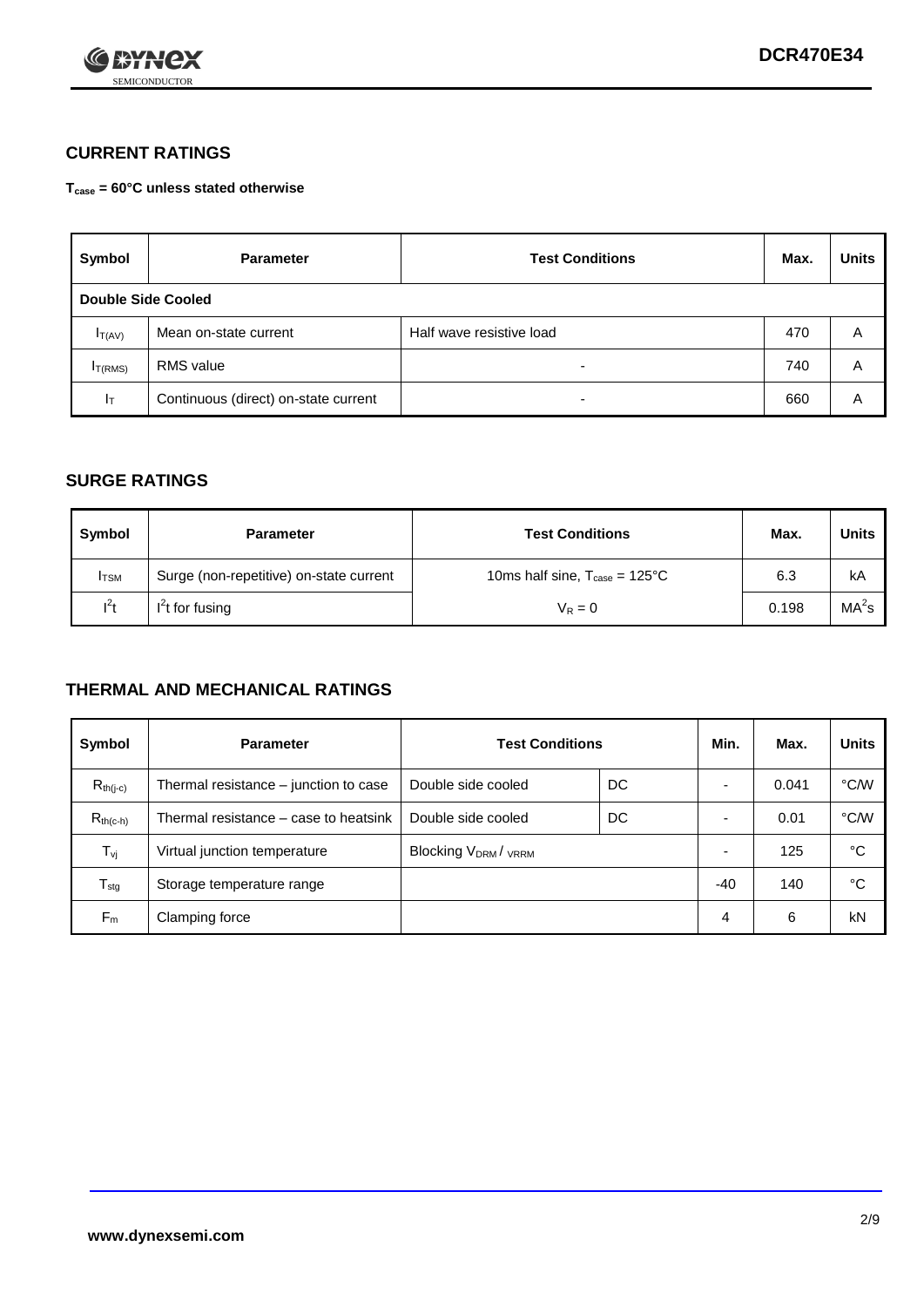

## **DYNAMIC CHARACTERISTICS**

| Symbol            | <b>Parameter</b>                              | <b>Test Conditions</b>                                       |                                                  | Min.                     | Max.                     | <b>Units</b> |
|-------------------|-----------------------------------------------|--------------------------------------------------------------|--------------------------------------------------|--------------------------|--------------------------|--------------|
| <b>IRRM</b> /IDRM | Peak reverse and off-state current            |                                                              | At $V_{RRM}/V_{DRM}$ , $T_{case} = 125^{\circ}C$ |                          | 30                       | mA           |
| dV/dt             | Max. linear rate of rise of off-state voltage | To 67% $V_{DRM}$ , T <sub>i</sub> = 125°C, gate open         |                                                  | 1000                     | $\overline{\phantom{a}}$ | $V/\mu s$    |
| dl/dt             | Rate of rise of on-state current              | From 67% $V_{DRM}$ to 1000A                                  | Repetitive 50Hz                                  | $\overline{\phantom{a}}$ | 150                      | $A/\mu s$    |
|                   |                                               | Gate source 30V, 10 $\Omega$ ,                               | Non-repetitive                                   | $\overline{\phantom{0}}$ | 1000                     | $A/\mu s$    |
|                   |                                               | $t_r$ < 0.5µs, $T_i$ = 125°C                                 |                                                  |                          |                          |              |
| $V_T$             | On-state voltage                              | $IT = 1500A$ , $T_{case} = 125^{\circ}C$                     |                                                  |                          | 3.63                     | $\vee$       |
| $V_{T(TO)}$       | Threshold voltage                             | $T_{\text{case}} = 125^{\circ}C$                             |                                                  | ۰                        | 1.04                     | $\vee$       |
| $r_{\text{T}}$    | On-state slope resistance                     | $T_{\text{case}} = 125^{\circ}C$                             |                                                  | $\overline{\phantom{a}}$ | 1.725                    | $m\Omega$    |
| $t_{gd}$          | Delay time                                    | $V_D = 67\%$ V <sub>DRM</sub> , gate source 30V, 10 $\Omega$ |                                                  | $\overline{\phantom{0}}$ | 3.0                      | μs           |
|                   |                                               | $t_r = 0.5 \mu s$ , $T_i = 25^{\circ}C$                      |                                                  |                          |                          |              |
| IL.               | Latching current                              | $T_i = 25^{\circ}C,$                                         |                                                  | ٠                        | 1                        | A            |
| Iн                | Holding current                               | $T_i = 25^{\circ}C,$                                         |                                                  |                          | 200                      | mA           |

### **GATE TRIGGER CHARACTERISTICS AND RATINGS**

| Symbol   | <b>Parameter</b>         | <b>Test Conditions</b>                       | Max. | <b>Units</b> |
|----------|--------------------------|----------------------------------------------|------|--------------|
| $V_{GT}$ | Gate trigger voltage     | $V_{DRM}$ = 5V, $T_{case}$ = 25°C            | 3    | V            |
| $V_{GD}$ | Gate non-trigger voltage | At 40% $V_{DRM}$ , $T_{case} = 125^{\circ}C$ | TBD  | V            |
| Iст      | Gate trigger current     | $V_{DRM}$ = 5V, $T_{case}$ = 25°C            | 300  | mA           |
| lgd      | Gate non-trigger current | At 40% $V_{DRM}$ , $T_{case} = 125^{\circ}C$ | TBD  | mA           |

#### **CURVES**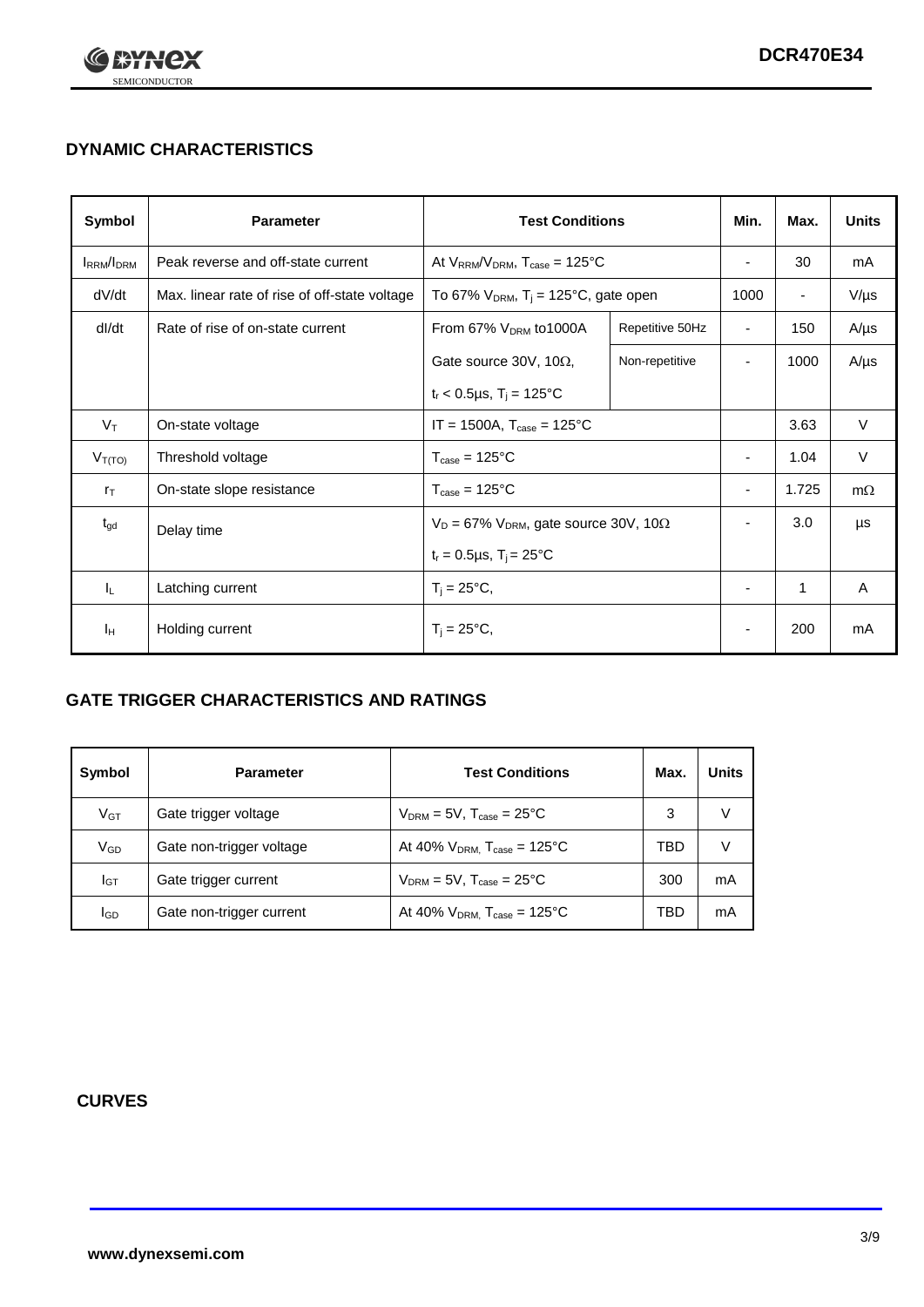





SEMICONDUCTOR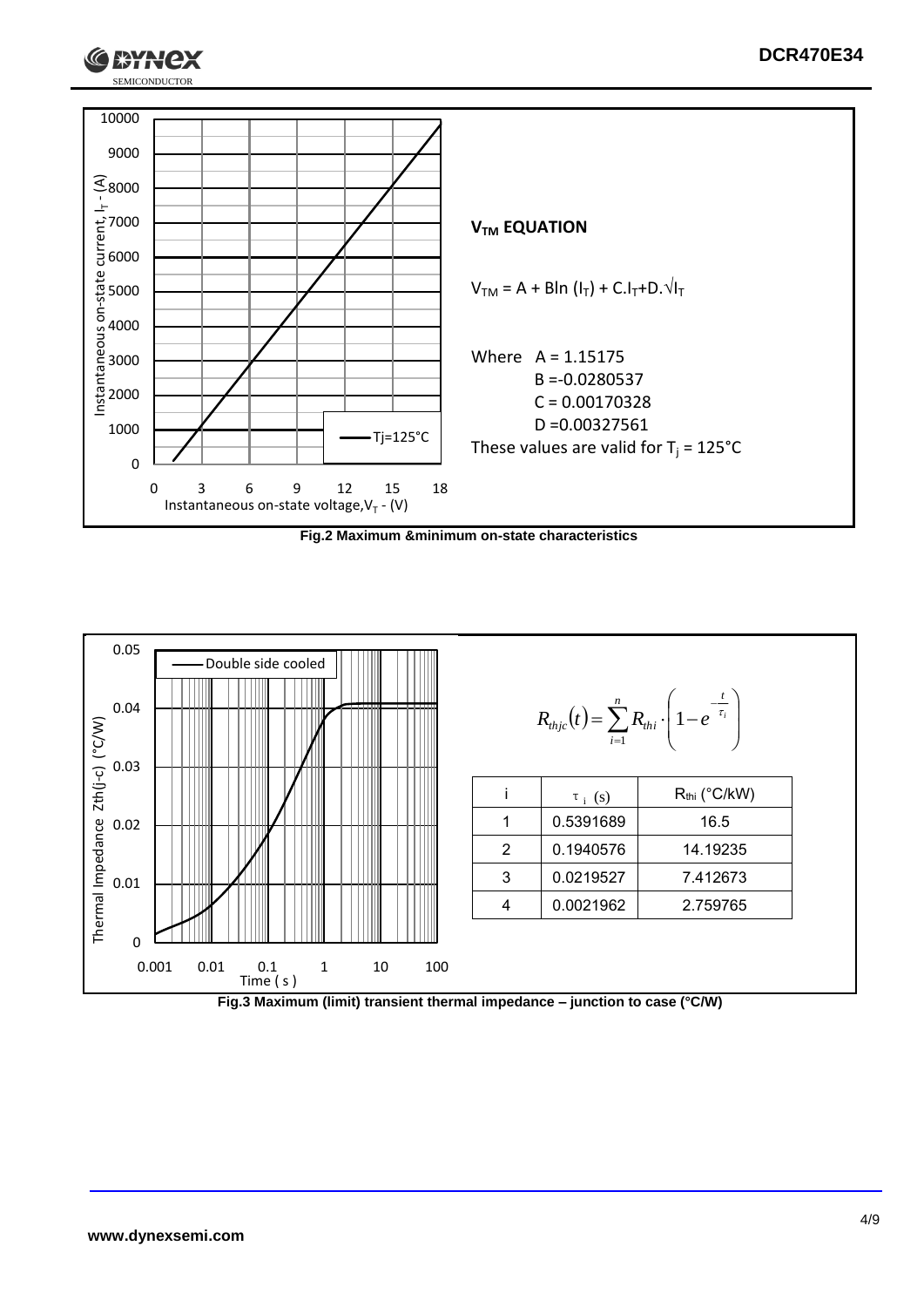





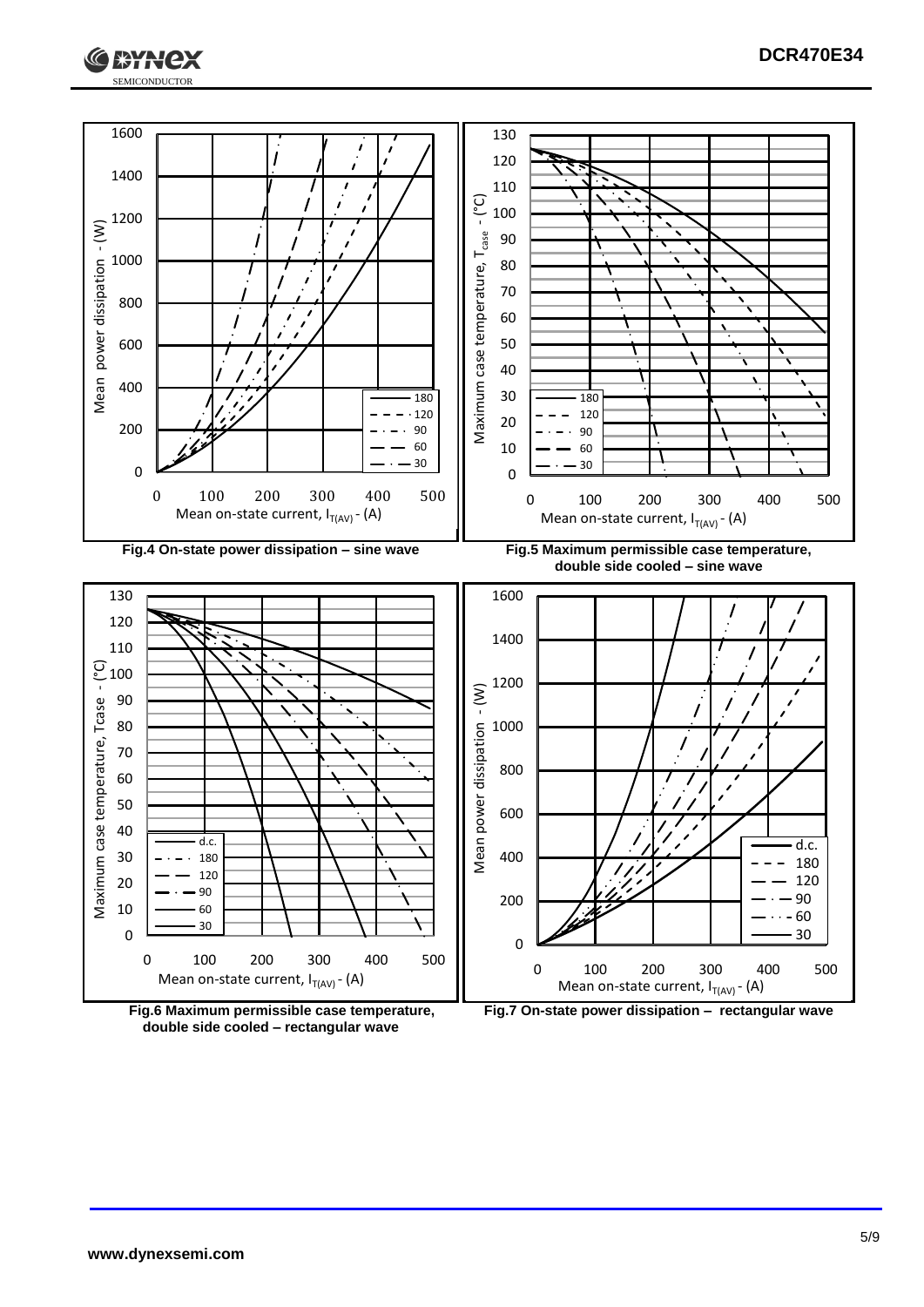



**Fig.10 Gate characteristics**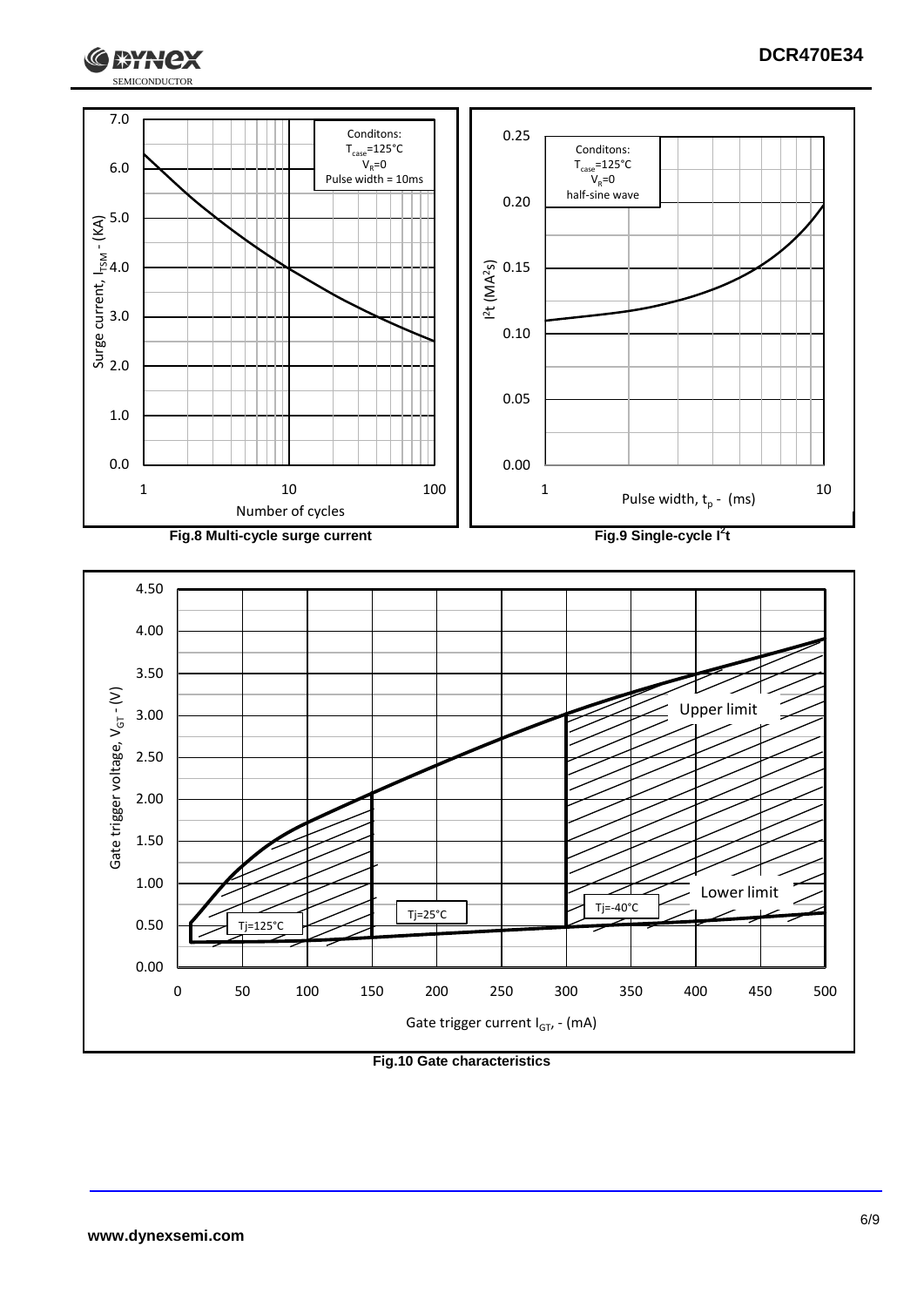

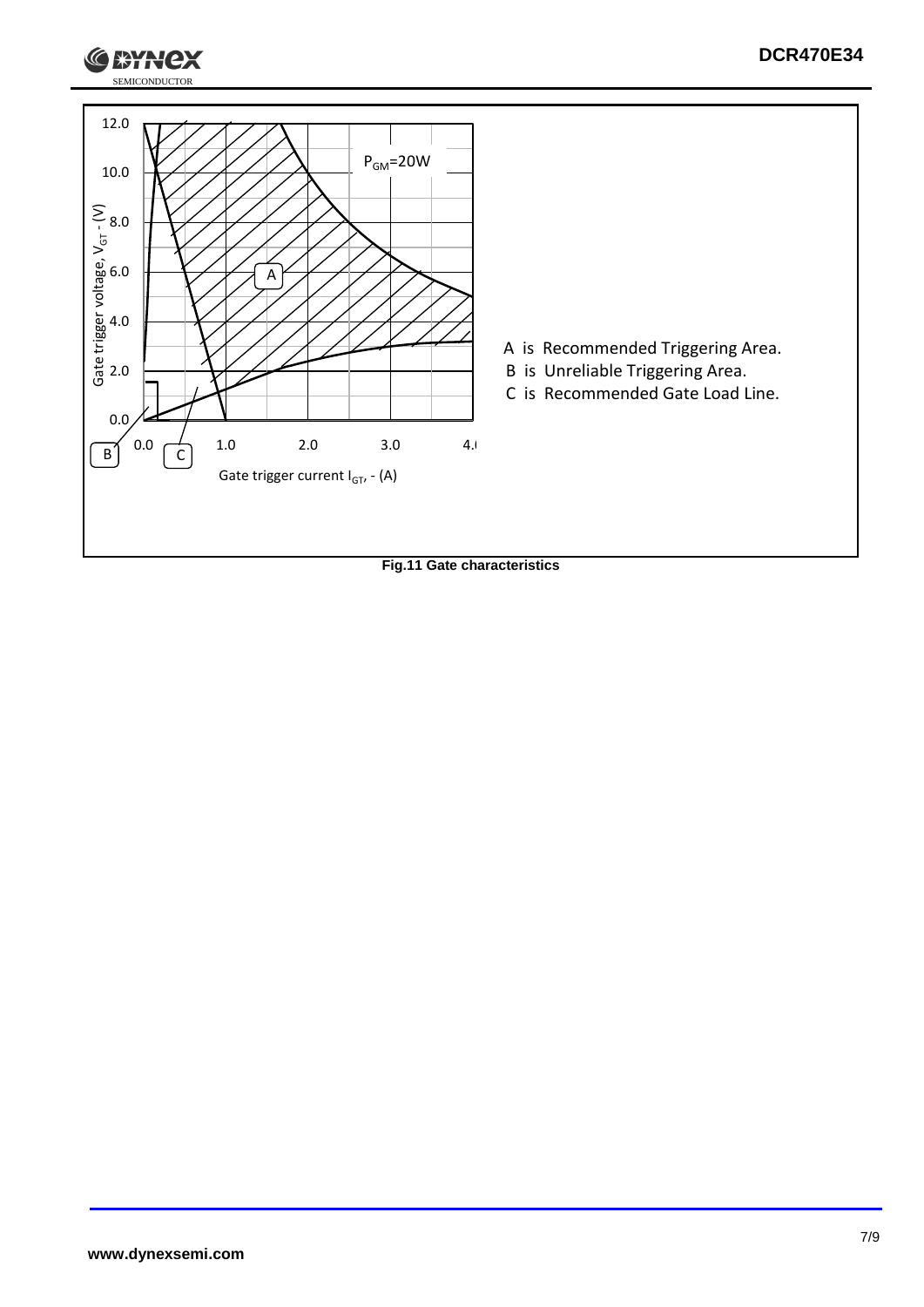

## **PACKAGE DETAILS**

For further package information, please contact Customer Services. All dimensions in mm, unless stated otherwise. DO NOT SCALE.



**Fig.12 Package outline**